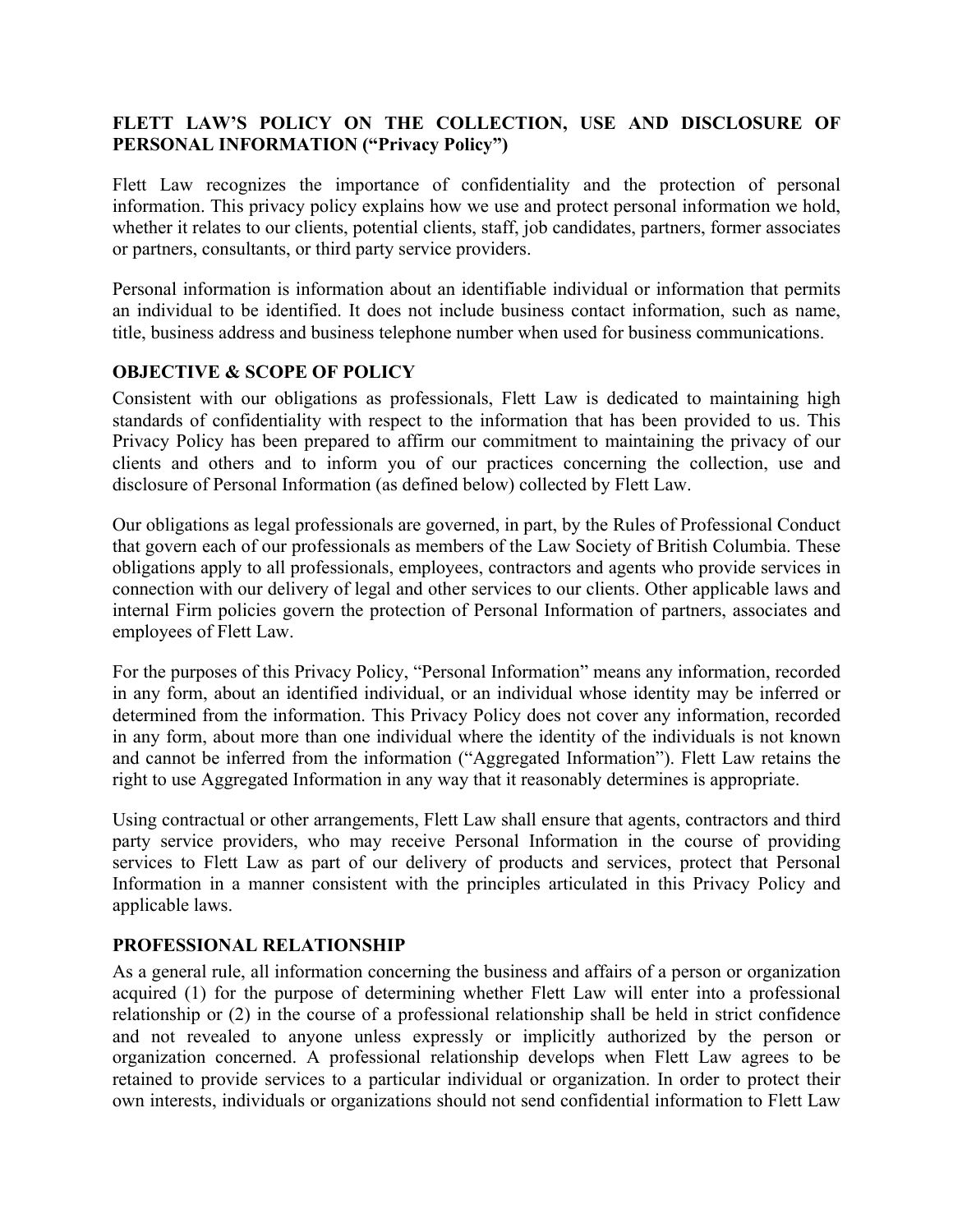until they have had a direct discussion with a professional at the firm regarding the retention of Flett Law to provide legal services.

### **THE COLLECTION, USE & DISCLOSURE OF PERSONAL INFORMATION**

Your provision of Personal Information to Flett Law means that you agree and consent that we may collect, use and disclose your Personal Information in accordance with this Privacy Policy. If you do not agree with these terms, you are requested not to provide any Personal Information to Flett Law. Unfortunately, certain services can only be offered if you provide Personal Information to Flett Law. Consequently, if you choose not provide us with any required Personal Information, Flett Law may not be able to offer you those services.

Flett Law collects only such information from individuals or organizations as is required for the purposes of providing services or information to them. We do not indiscriminately collect or retain information. We typically collect personal information that is voluntarily provided by the individual in question. At times, however, personal information is obtained from other sources, such as government bodies or third parties such as employers, references and service providers, as permitted by law. Our reason for collecting personal information about job candidates, staff, partners and consultants is to establish and maintain the employment, contractual or partnership relationship. The purposes for collecting personal information about our clients and prospective clients is primarily to provide legal services and representation, to maintain client relationships, communicate with our clients, maintain mailing lists and avoid conflicts of interest. As appropriate, Flett Law will ask for specific consent to collect, use and disclose personal information. This may be in writing or orally. In some cases, consent can be implied through an individual relationship or conduct with us, depending on the sensitivity of the information. Personal information supplied to us is confidential and we do not disclose the information to any third party except with actual implied consent, or as permitted or required by law.

Flett Law does not sell, trade, barter or exchange for consideration any Personal Information it has obtained.

Unless in the context of providing legal or other services, Flett Law does not knowingly collect Personal Information from anyone 18 and under, and does not use such information if it discovers that it is has been provided by a minor.

Personal Information may also be subject to transfer to another organization in the event of a merger or change of ownership of all or part of Flett Law. This will occur only if the parties have entered into an agreement under which the collection, use and disclosure of the information is restricted to those purposes that relate to the business transaction, including a determination whether or not to proceed with the business transaction, and is to be used by the parties to carry out and complete the business transaction.

Please note that there are circumstances where the use and/or disclosure of Personal Information may be justified or permitted or where Flett Law is obliged to disclose information without consent. Such circumstances may include:

• Where required by law or by order or requirement of a court, administrative agency or other governmental tribunal;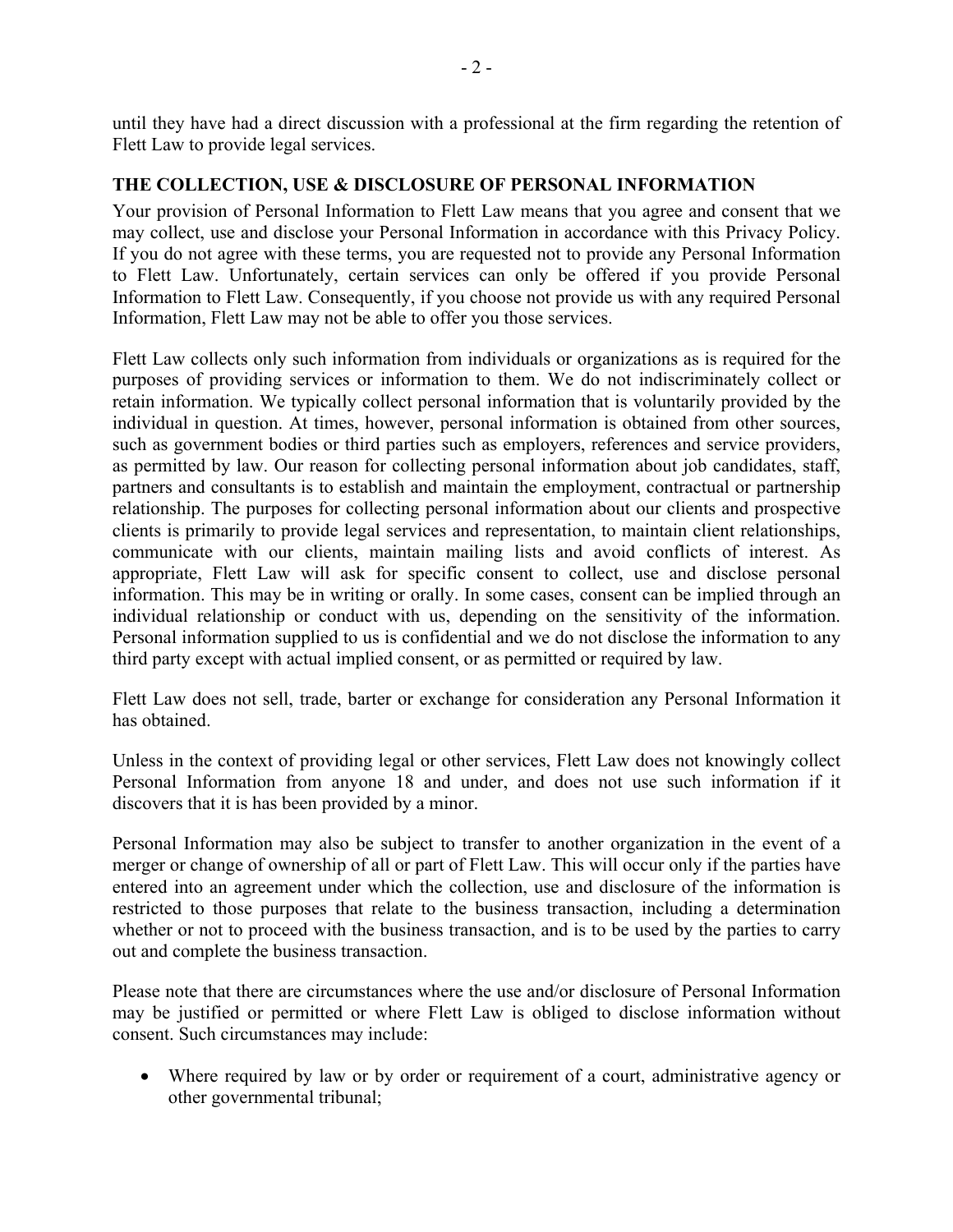- Where Flett Law believes, upon reasonable grounds, that it is necessary to protect the rights, privacy, safety or property of an identifiable person or group;
- Where it is necessary to establish or collect monies owing to Flett Law;
- Where it is necessary to permit Flett Law to pursue available remedies or limit any damages that Flett Law may sustain; or
- Where the information is public.
- Where obliged or permitted to disclose information without consent, Flett Law will not disclose more information than is required.

#### **ACCURACY**

Flett Law endeavours to ensure that any Personal Information provided and in its possession is as accurate, current and complete as necessary for the purposes for which Flett Law uses that information.

#### **RETENTION**

Flett Law keeps Personal Information only as long as it is required for the reasons it was collected. The length of time we retain information varies, depending on the product or service and the nature of the information. This period may extend beyond the end of a person's relationship with us but it will be only for so long as it is necessary for us to have sufficient information to respond to any issues that may arise at a later date. When your Personal Information is no longer required for Flett Law's purposes, we have procedures to destroy, delete, erase or convert it into an anonymous form.

Flett Law does allow certain authorized third party providers to track and store certain information about visitors to Flett Law web sites (namely domain names, IP addresses and page views as described below) and such information will be stored outside of Canada if the third party provider is located outside of Canada. Individuals that use and access Flett Law web site hereby acknowledge and agree that such information obtained by such third party providers located in countries other than Canada may be accessed by the courts, law enforcement or national security authorities of such country.

#### **ACCESSING YOUR PERSONAL INFORMATION**

Flett Law will generally inform you if we are holding personal information about you, as well as details about the personal information. We reserve the right to confirm your identity before complying with any access request. In responding to an access request, we may charge a reasonable copying or retrieval fee, the amount of which we will provide in advance. Access to personal information may be denied if required or authorized by law, including in accordance with the requirements of the client confidentiality or solicitor-client privilege. If the request for access is denied, Flett Law will provide an explanation of the reasons for the refusal. If you choose to withdraw your consent to the continued collection, use or retention of your personal information, we will explain the consequences of such withdrawal.